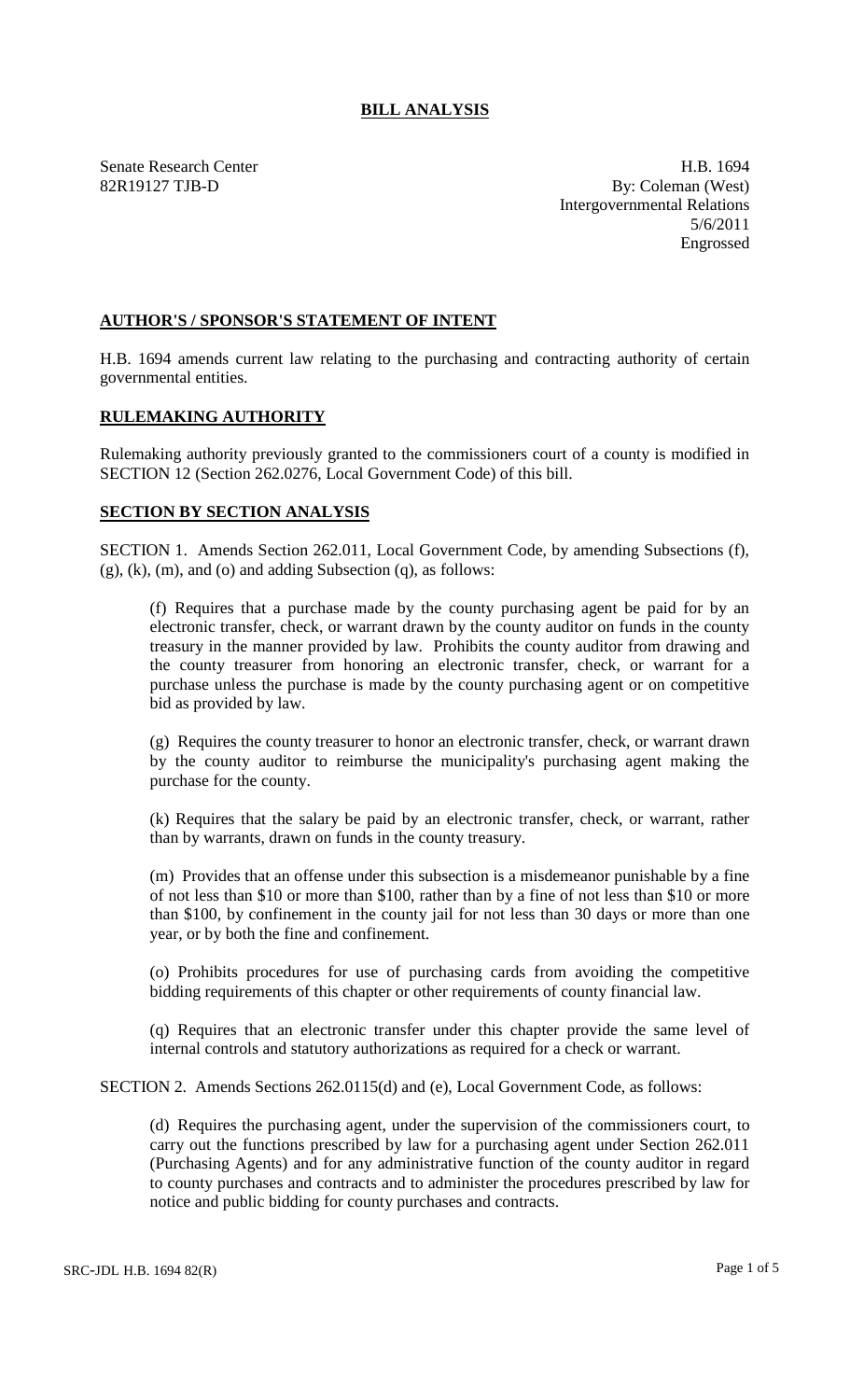(e) Requires the county auditor, on the abolition of the position of county purchasing agent, to assume the functions previously performed by the purchasing agent regarding the notice for and opening of competitive bids or proposals under this chapter and Chapter 271 (Purchasing and Contracting Authority of Municipalities, Counties, and Certain Other Local Governments).

SECTION 3. Amends Section 262.022, Local Government Code, by amending Subdivisions (5) and (6) and adding Subdivisions (5-a) and (5-b) to redefine "item" and "purchase" and define "lowest and best" and "normal purchasing practice."

SECTION 4. Amends Section 262.0225, Local Government Code, by adding Subsection (d) to authorize a county that complies in good faith with the competitive bidding requirements of this chapter and receives no responsive bids for an item to procure the item under Section 262.0245.

SECTION 5. Amends Section 262.0245, Local Government Code, as follows:

Sec. 262.0245. New heading: COMPETITIVE PROCUREMENT PROCEDURES ADOPTED BY COUNTY PURCHASING AGENTS OR COMMISSIONERS COURT. Requires a county purchasing agent or, in a county without a purchasing agent, the commissioners court to adopt procedures that provide for competitive procurement, to the extent practicable under the circumstances, for the county purchase of an item that is not subject to competitive procurement or for which the county receives no responsive bid.

SECTION 6. Amends Section 262.025, Local Government Code, by amending Subsection (a) and adding Subsection (a-1), as follows:

(a) Requires that a notice of a proposed purchase be published at least once a week for two consecutive weeks in a newspaper of general circulation in the county, with the first day of publication occurring at least 14 days before the date of the bid opening. Requires that the notice published in a newspaper include a general statement of the proposed purchase, the name and telephone number of the purchasing agent, and the county website address, if any.

(a-1) Provides that Subsection (a) does not require more than two notices in one newspaper or limit the county from providing additional notice for longer periods or in more locations.

SECTION 7. Amends Section 262.0255, Local Government Code, by adding Subsection (c), to authorize a commissioners court purchasing personal property under Section 271.083 (Local Government Participation) of this code or Section 791.025 (Contracts for Purchases), Government Code, to negotiate with a vendor awarded a cooperative contract under those sections an agreement for the vendor to purchase or accept as trade used equipment owned by the county.

SECTION 8. Reenacts Section 262.0256, Local Government Code, as amended by Chapters 660 (H.B. 2242) and 725 (H.B. 3089), Acts of the 78th Legislature, Regular Session, 2003, and amends it as follows:

Sec. 262.0256. PRE-BID CONFERENCE FOR CERTAIN COUNTIES OR A DISTRICT GOVERNED BY THOSE COUNTIES. (a) Deletes existing text of Subsection (a) providing that this section applies only to a county with a population of 2.8 million or more. Redesignates existing Subsection (b) as Subsection (a). Makes no further changes.

(b) Redesignates existing Subsection (c) as Subsection (b). Makes a conforming change.

SECTION 9. Amends Section 262.026(b), Local Government Code, as follows: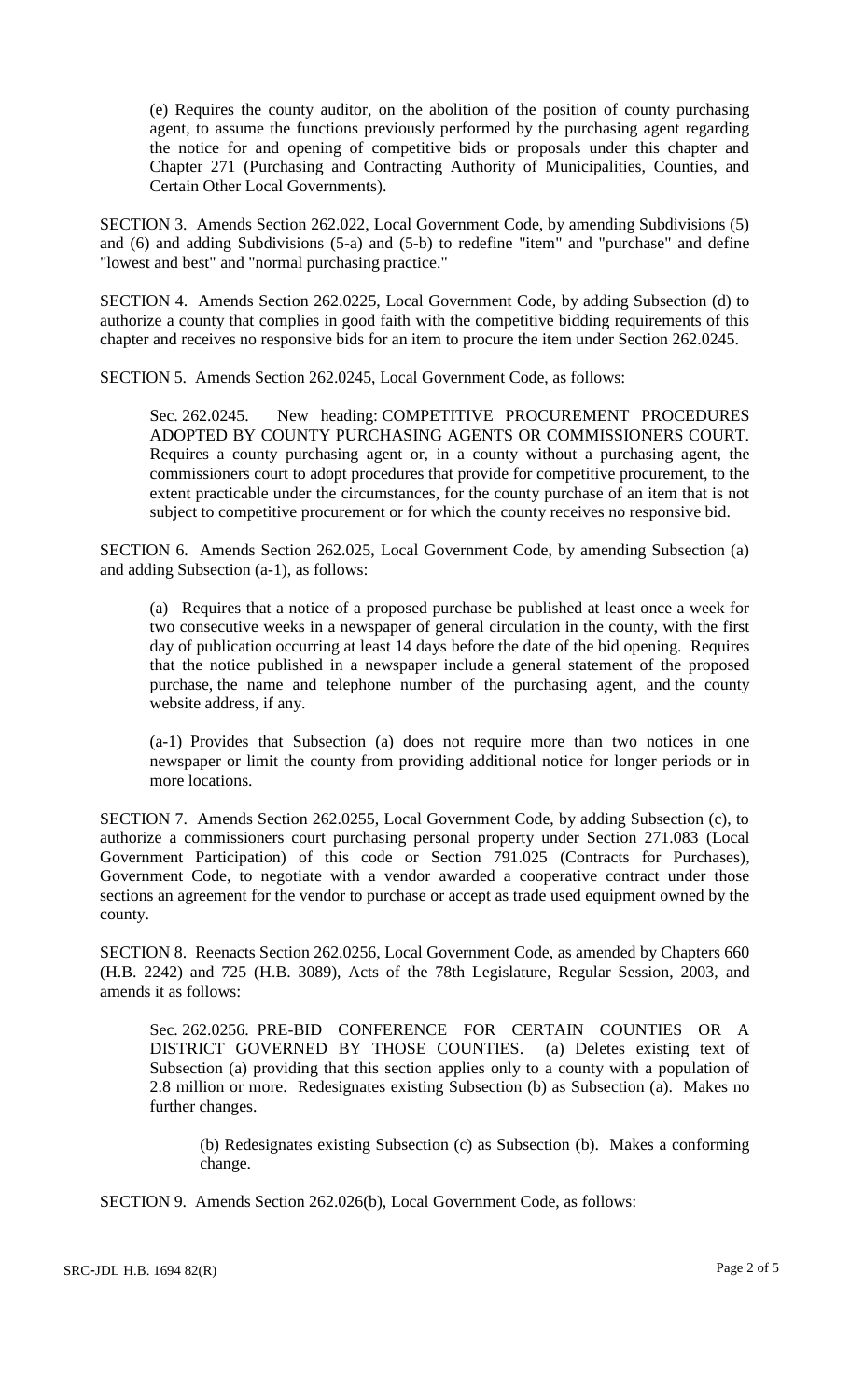(b) Requires that opened bids be kept on file and available for inspection by anyone desiring to see them until the first anniversary of the date of opening. Provides that opened bids are subject to disclosure under Chapter 552 (Public Information), Government Code.

SECTION 10. Amends Section 262.027, Local Government Code, by amending Subsection (c) and adding Subsections (g) and (h), as follows:

(c) Prohibits a contract from being awarded to a bidder who is not the lowest dollar bidder meeting specifications unless, before the award, each lower bidder is given notice of the proposed award and an opportunity to appear before the commissioners court and present previously unconsidered evidence concerning the lower bid as best, which may include evidence of the bidder's responsibility.

(g) Authorizes the commissioners court, if after the award the successful bidder fails to qualify for required bonds, or is otherwise unable to meet the requirements of the award, to award the contract to the next bidder in order of ranking as lowest and best bid.

(h) Requires a bidder, before a contract is awarded, to give written notice to the officer authorized to open bids that the bidder intends to protest an award of the contract under Subsection (c). Provides that this subsection does not limit the ability of a bidder to speak at a public meeting of the commissioners court under rules established by the court.

SECTION 11. Amends Section 262.0271(b), Local Government Code, as follows:

(b) Authorizes the commissioners court of the county, in purchasing items under this chapter through a competitive bidding process, if a county receives one or more bids from a bidder who provides reasonable, rather than comparable, health insurance coverage to its employees and requires a subcontractor the bidder intends to use to provide reasonable health insurance coverage to the subcontractor's employees and whose bid is within five percent of the lowest and best bid price received by the county from a bidder who does not provide or require reasonable health insurance coverage, to give preference to the bidder who provides and requires reasonable health insurance coverage. Makes conforming changes.

SECTION 12. Amends Section 262.0276, Local Government Code, by amending Subsection (a) and adding Subsection (d), as follows:

(a) Authorizes the commissioners court, by an order adopted and entered in the minutes of the commissioners court and after notice is published in a newspaper of general circulation in the county, to adopt rules permitting the county to refuse to enter into a contract or other transaction with a person who owes a debt, rather than indebted, to the county.

(d) Defines, in this section, "debt."

SECTION 13. Amends Section 262.0295(d), Local Government Code, to require that the award of the contract be made to the responsible offeror whose bid is determined to be the lowest and best evaluated offer, rather than the lowest evaluated offer, resulting from negotiation.

SECTION 14. Amends Section 262.030(b), Local Government Code, to require that the award of the contract be made to the responsible offeror whose proposal is determined to be the lowest and best evaluated offer, rather than the lowest evaluated offer, resulting from negotiation, taking into consideration the relative importance of price and other evaluation factors set forth in the request for proposals.

SECTION 15. Amends Section 262.034(c), Local Government Code, to provide that a county officer or employee commits an offense if the officer or employee intentionally or knowingly violates this subchapter, other than by conduct described by Subsection (a) (relating to a county officer or employee committing an offense if the officer or employee intentionally or knowingly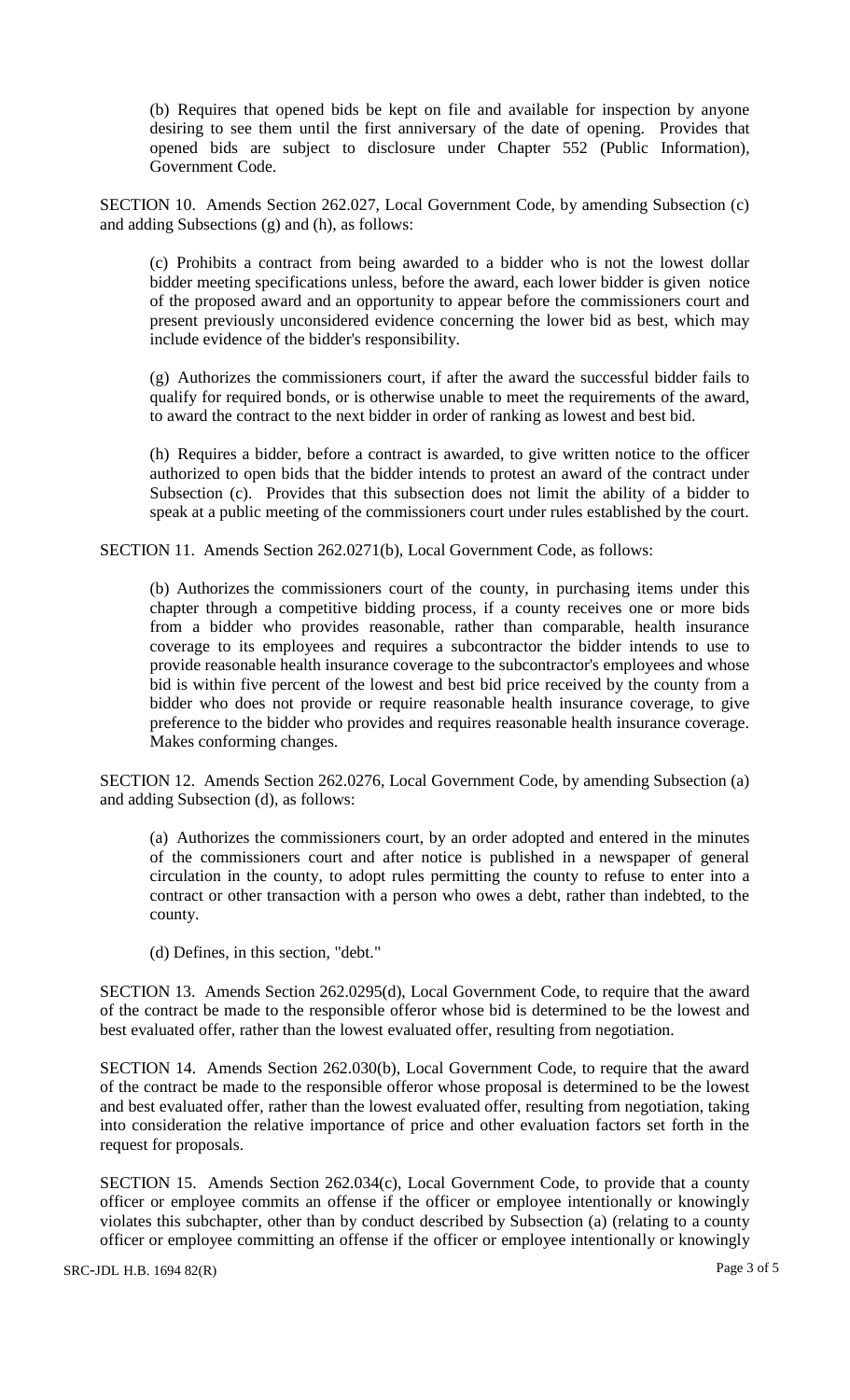makes or authorizes separate, sequential, or component purchases to avoid the competitive bidding requirements), rather than conduct described by Subsection (a) or (b) (relating to a county officer or employee committing an offense if the officer or employee intentionally or knowingly violates a certain statute, other than by conduct described by Subsection (a)).

SECTION 16. Amends Section 262.036(a), Local Government Code, to authorize a county, rather than a county with a population of 800,000 or more, notwithstanding any other provision in this chapter, to select an appropriately licensed insurance agent as the sole broker of record to obtain proposals and coverages for insurance that provides necessary coverage and adequate limits of coverage in all areas of risk, including public official liability, property, casualty, workers' compensation, and specific and aggregate stop-loss coverage for self-funded health care.

SECTION 17. Amends Subchapter C, Chapter 262, Local Government Code, by adding Section 262.037, as follows:

Sec. 262.037. QUALIFICATION. Prohibits an officer authorized to make a purchase on behalf of a county or a county department or office from making any purchase until providing to the county judge a signed acknowledgment that the officer has read and understands this chapter. Provides that this section does not apply in a county that has appointed a purchasing agent under Subchapter B (Purchasing Agents).

SECTION 18. Amends Section 271.029(c), Local Government Code, to provide that an officer or employee of a governmental entity commits an offense if the officer or employee intentionally or knowingly violates this subchapter, other than by conduct described by Subsection (a) (relating to an officer or employee of a governmental entity committing an offense if the officer or employee intentionally or knowingly makes or authorizes separate, sequential, or component purchases to avoid the competitive bidding requirements of the statute that requires a contract to be awarded on the basis of competitive bids, rather than conduct described by Subsection (a) or (b) (relating to an officer or employee of a governmental entity committing an offense if the officer or employee intentionally or knowingly violates the competitive bidding requirements of the statute that requires a contract to be awarded on the basis of competitive bids, other than by conduct described by Subsection (a)).

SECTION 19. Amends Section 271.042, Local Government Code, as follows:

Sec. 271.042. PURPOSE; CONFLICT. (a) Provides that it is the purpose of this subchapter to provide a procedure for certain financing that is an alternative to the more cumbersome procedure under Chapter 252 (Contracting and Purchasing Authority of Municipalities) or 262 (Contracting and Purchasing Authority of Counties), and a new class of securities to be issued and delivered within the financial capabilities of an issuer on compliance with the procedures prescribed by this subchapter.

(b) Provides that, if there is a conflict between a provision of this subchapter and a provision of Chapter 252 or 262, an issuer is authorized to use either provision, and it is not necessary for the governing body to designate the law under which action is being taken.

SECTION 20. Amends Section 271.064(c), Local Government Code, to provide that an officer or employee of an issuer commits an offense if the officer or employee intentionally or knowingly violates this subchapter, other than by conduct described by Subsection (a) (relating to an officer or employee of an issuer committing an offense if the officer or employee intentionally or knowingly makes or authorizes separate, sequential, or component purchases to avoid the competitive bidding requirements), rather than conduct described by Subsection (a) or (b) (relating to an officer or employee of an issuer committing an offense if the officer or employee intentionally or knowingly violates certain statute, other than by conduct described by Subsection (a)).

SECTION 21. Amends Sections 271.181(2) and (6), Local Government Code, to redefine "civil works project" and "local governmental entity."